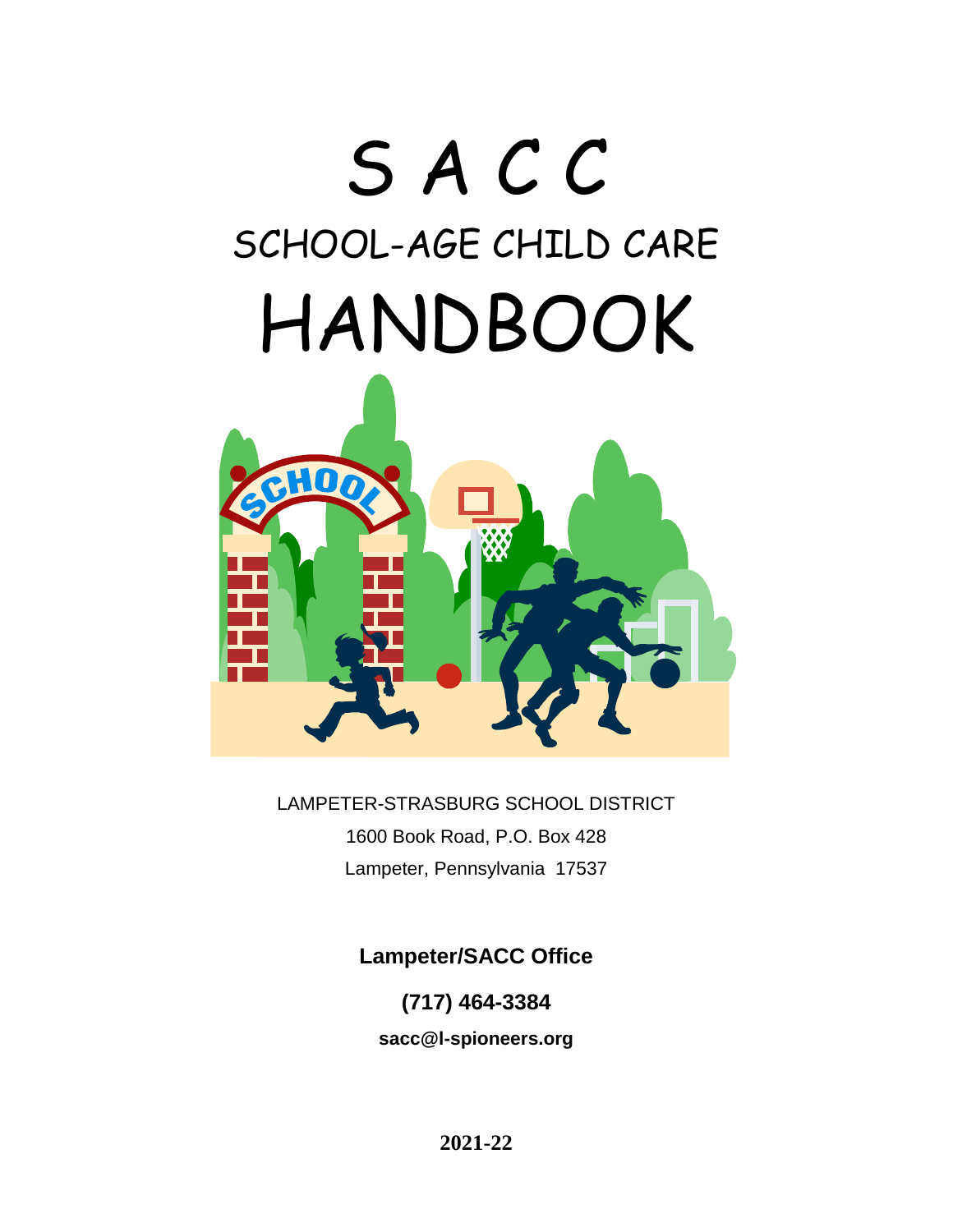### **TABLE OF CONTENTS**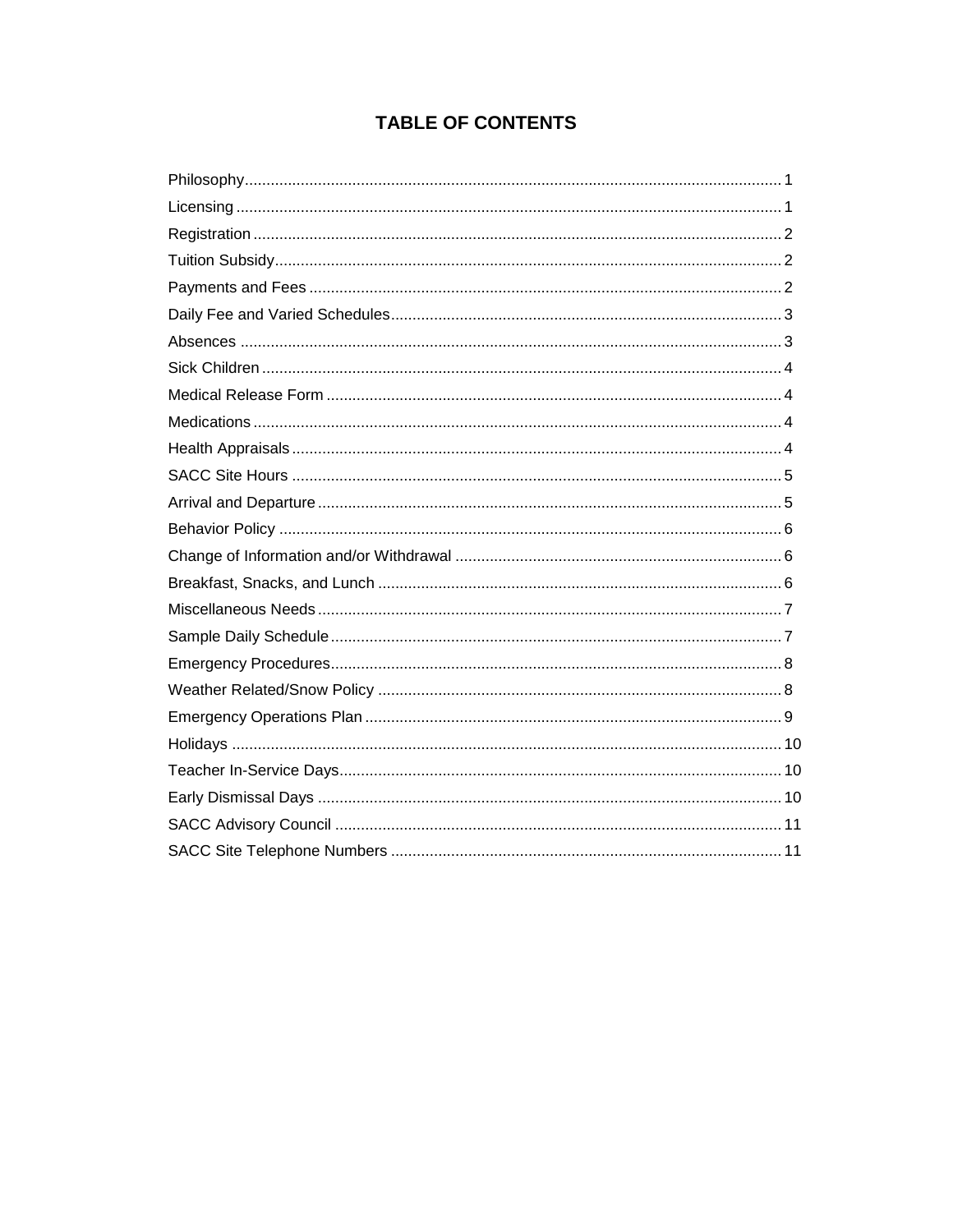#### **Lampeter-Strasburg School District**

#### **School-Age Child Care Program**

#### **MISSION STATEMENT**

To fulfill the need for child care in a geographic area, while providing quality day care for the children as a service to their parents and the community.

#### **PHILOSOPHY**

The philosophy of the Lampeter-Strasburg School-Age Child Care program is based upon the individual and developmental needs of the children it will serve, namely children in kindergarten through grade five. The program reflects the school district's belief in a strong sense of community that is dedicated to nurturing children, providing for individual differences among them and understanding that the rate of change among children varies greatly during the early school years.

Lampeter-Strasburg's School-Age Child Care program provides a "Home Away From Home" environment that allows children opportunities for self-selected activities, large and small muscle activities, and experiences that will foster positive independence and cooperation. Each staff member will provide a safe, enriching, secure, and happy environment for the children.

We believe that these young members of the Lampeter-Strasburg family are deserving of the very best opportunities to develop and grow in an enriching and non-threatening setting. The L-S School-Age Child Care program is built upon what is best for our fragile and precious children.

- **C** hoices in a **H** ome away from home environment with **I** nvolvement of parents where children **L** earn social skills with the guidance of
- **D** evelopmentally responsive staff

*Admissions, the provisions of services, and referrals of clients are made without regard to race, color, religious creed, disability, ancestry, national origin, age, or sex. Program services shall be made accessible to eligible persons with disabilities through the most practical and economically feasible methods available.*

#### **LICENSING**

Lampeter-Strasburg School-Age Child Care is licensed by the Department of Human Services (DHS) in the state of Pennsylvania to provide childcare for children in kindergarten through 5<sup>th</sup> grade.

Licensing requires compliance with DHS regulations as set forth in DHS Chapter 2370 of the Pennsylvania Code,[http://www.pacodeandbulletin.gov/Display/pacode?file=/secure/pacode/data/055/chapter3270/cha](http://www.pacodeandbulletin.gov/Display/pacode?file=/secure/pacode/data/055/chapter3270/chap3270toc.html&d=%E2%80%8B) [p3270toc.html&d=](http://www.pacodeandbulletin.gov/Display/pacode?file=/secure/pacode/data/055/chapter3270/chap3270toc.html&d=%E2%80%8B)

An annual day-long inspection by a DHS representative insures the Lampeter-Strasburg SACC is compliant in all areas as required by law. DHS may at any time perform an unannounced site visit.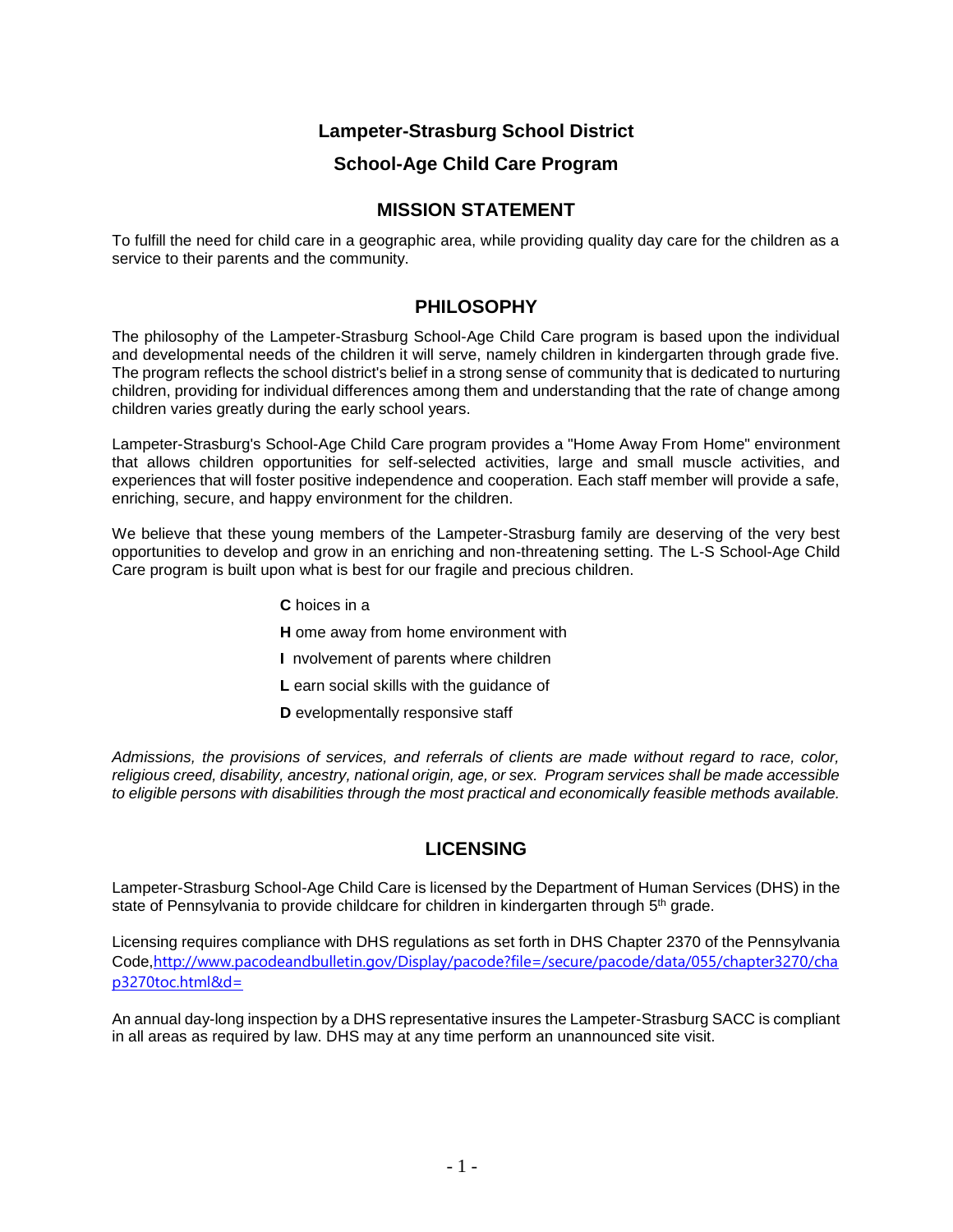Current certificates of compliance and summary of inspections for the Lampeter-Strasburg SACC program are available to parents through postings at each of the SACC sites and on the L-S website under SACC.

#### **WHO IS ELIGIBLE?**

The Lampeter-Strasburg School District has on-site school-age child care available for district children. This nonprofit program is designed to accommodate students before and after school while their parents work. Elementary (K-5) students who live in the Lampeter-Strasburg School District and attend school at Hans Herr or Lampeter Elementary are eligible.

#### **REGISTRATION**

SACC placement is based on a first come, first served basis as openings become available. Upon receipt of registration forms, children are placed on a waiting list. If an opening becomes available, contact will be made to arrange an appointment where questions can be answered and agreements signed. The initial registration fee is \$30.00 per child. This non-refundable fee is due and payable at the time of initial registration.

The annual registration for returning students (k-4) must be completed, with \$30 registration fee by April 30<sup>th</sup> of the following year. After that date, new registrations are accepted from others in grades 1-5 requesting care, should openings be available.

Online dates and instructions for pre-registration of SACC Kindergarten students is first available during the L-S Kindergarten Registration scheduled in February/March of the following year.



#### **TUITION SUBSIDY**

The Early Learning Resource Center (ERLC), formerly CCIS, in Lancaster provides subsidized child care for eligible families. Lampeter-Strasburg SACC has a contract agreement with this agency. Parents are responsible for fees not covered by ELRC. For more information about this program, please contact the director or ELRC.



**PAYMENTS AND FEES**



Weekly payment is due the first day of each week. Parents may opt to pay for more than one week at a time. In order to ensure proper credit to your account, please **write your child's name on your check** and the week / weeks for which you are paying. Make checks payable to SACC. An **ELECTRONIC PAYMENT option** is available for credit cards with a link found on the L-S website. Under the Parent tab locate the SACC link and then choose make a payment (a processing fee is charged).

Please use your contract information to calculate your cost. It is the responsibility of the parent to figure payment amount. Keep contract handy for reference. Staff does not have access to this information. Monthly statements are provided for confirmation and verification.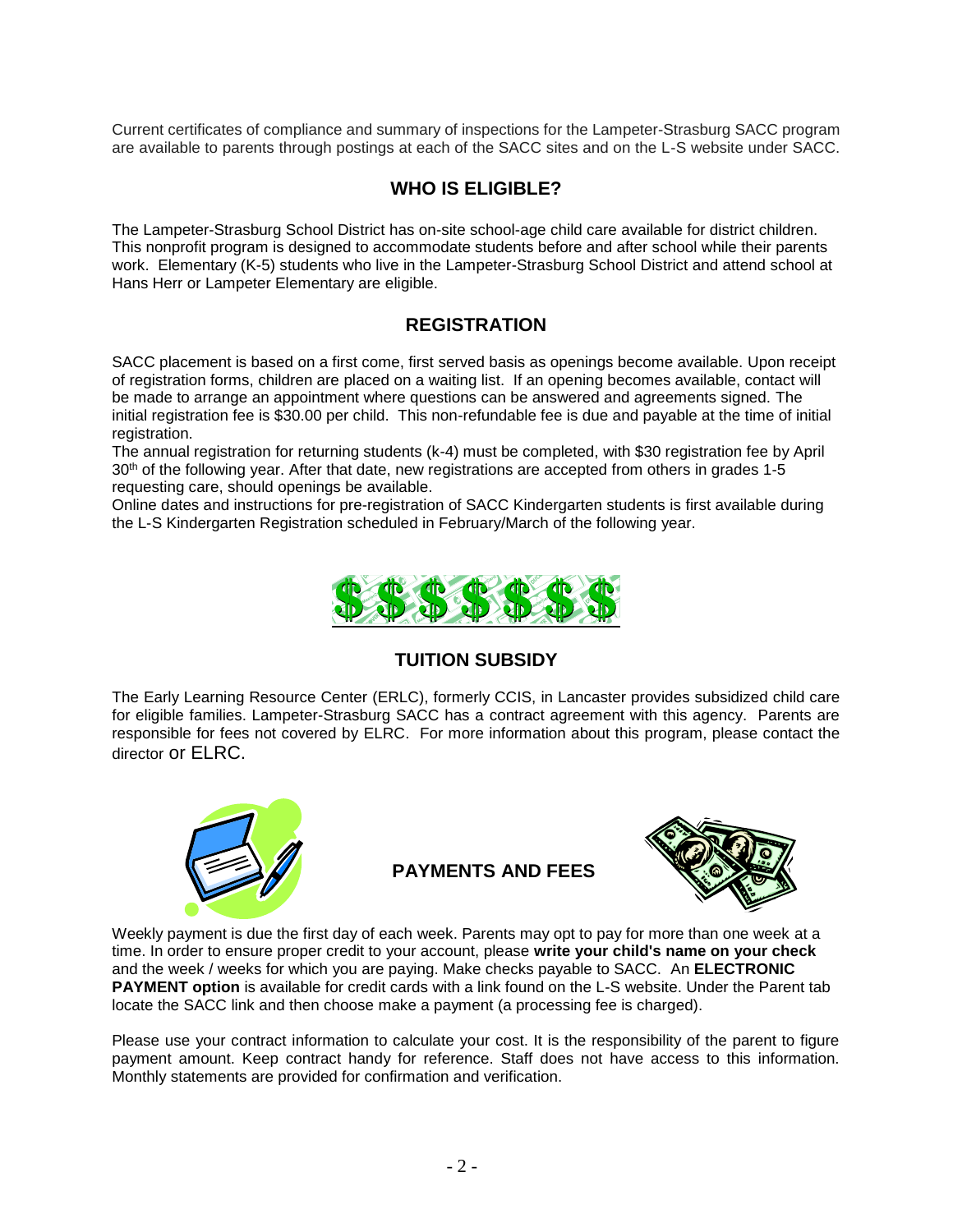Lampeter-Strasburg SACC reserves the right to discontinue care for your child when tuition is in arrears for more than two weeks. Services will be discontinued until balance is paid. Families experiencing temporary financial difficulties should contact the director. **Termination of services will occur if payments continue to be delinquent.**



#### *Varied schedules*

Varied schedules can be accommodated with the minimum \$9.00/day charge to hold your child care spot. If there is no school on your contracted day, your child may attend another day with an additional fee. Varied schedules are due by Thursday for the following week. Please provide classroom teacher with a copy also.

#### **Daily Tuition Schedule**

#### **Hourly Rate - \$4.50**

2 hours or less \$9.00 (minimum daily fee), any part of an hour is rounded off to the next hour.

On teacher in-service, school vacation, snow and early dismissal days, the hourly rate is \$4.50 to a maximum of \$45.00 per day.

**Minimum weekly fee is \$18.00 (minimum 2- 2hr. days or 4 hours/week).**

#### **SCHEDULE CHANGES**

Varied schedule forms are available at the sites to request a schedule change or extended leave. Notice is required two weeks in advance to change your child's schedule and in order to be eligible for the vacation discount, one-half the contracted price, but not less than the \$9.00 daily minimum.

*You may change your contract once in the school calendar year without charge. An administrative fee of \$10.00 per change will be charged thereafter.*

#### **YEAR END TOTALS**

The prior year tuition expenditure for your family will be available for tax purposes by the second week of January.

#### **ABSENCES**

If your child misses an occasional day, no adjustment will be made in your weekly fee. However, if your child has a lengthy illness or goes on vacation, you will be responsible for paying only one-half of your contracted rate, **but no less than the daily minimum fee of \$9.00**. Please call the SACC office, if your child will not be attending SACC.

If your child is not coming to after-school SACC on the day he or she is expected, two notes are neededone for the classroom teacher **AND** one for SACC. Additional time in SACC with an additional fee must be arranged with the Director in advance. In the event your child is coming to SACC on a day not contracted, please have a note for the teacher and SACC.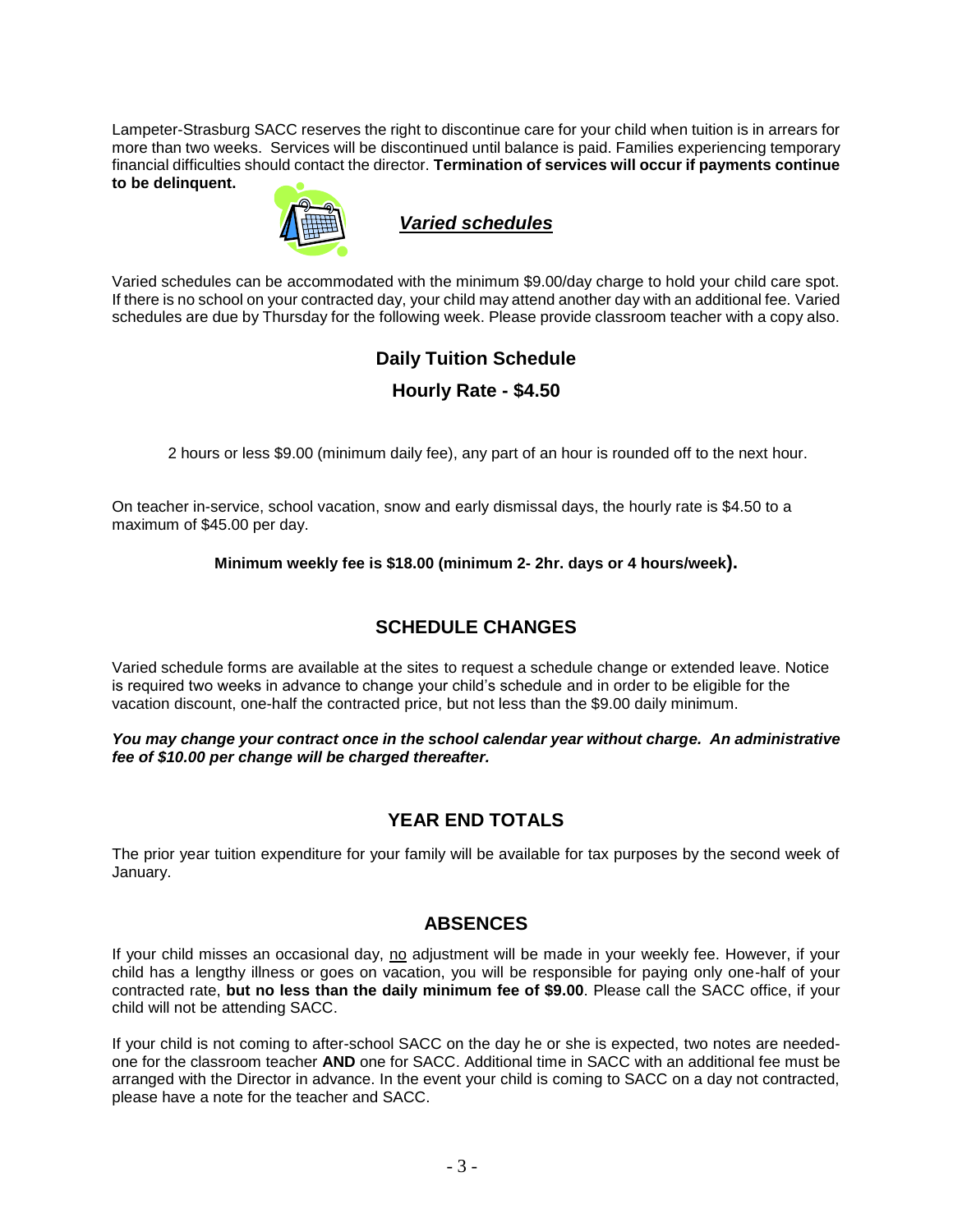

#### **SICK CHILDREN**

#### **PLEASE BE SURE TO CALL THE SACC OFFICE IF YOUR CHILD IS SICK AND WILL NOT BE ATTENDING SACC.**

Children cannot attend SACC if they have any of the following: fever, diarrhea, and vomiting, contagious disease or contagious conditions. If your child is sick at SACC, you or the emergency person listed on your child's application will be called to pick your child up immediately. Please call the site when your child will not be attending SACC and clarify his illness, particularly if contagious, so that the site may initiate appropriate measures.

A child should be free of fever for 24 hours before returning to Child Care.

#### **MEDICAL RELEASE FORM**

In the event of an accident or health problem during Child Care, information provided by the parent at the Child Care site will be utilized in handling the situation.



#### **MEDICATIONS**

All medication should be administered by the school nurse. If dosage must be given before or after school, arrangements will be made with the school nurse. A physician's current written instructions are required in order to administer any medication, **prescription or non**-**prescription**. Instructions for administration contained on a prescription label are acceptable. Medications must be sent to the school Nurse in the **original container.**

No medication of any type, for example, cough drops, cough syrup, vitamins, aspirin, ear drops, suntan lotions or bee sting medications will be given to your child without your written consent to the school nurse.



#### **HEALTH APPRAISALS**

The Department of Human Services (DHS) requires a current health appraisal for each child in care. **Kindergarten children** and **school age** children need physical exams upon entering the SACC program. These exams need to be on file within 60 days after admission to the program.

Lack of a current health appraisal in your child's file places L-S SACC in noncompliance with DHS regulations. Therefore **when a current health appraisal is not on file a child is excluded from care until a current appraisal is completed.**

**Child Care services will be terminated if regulations are not followed.** State law also requires immunizations to be up to date according to state minimal requirements.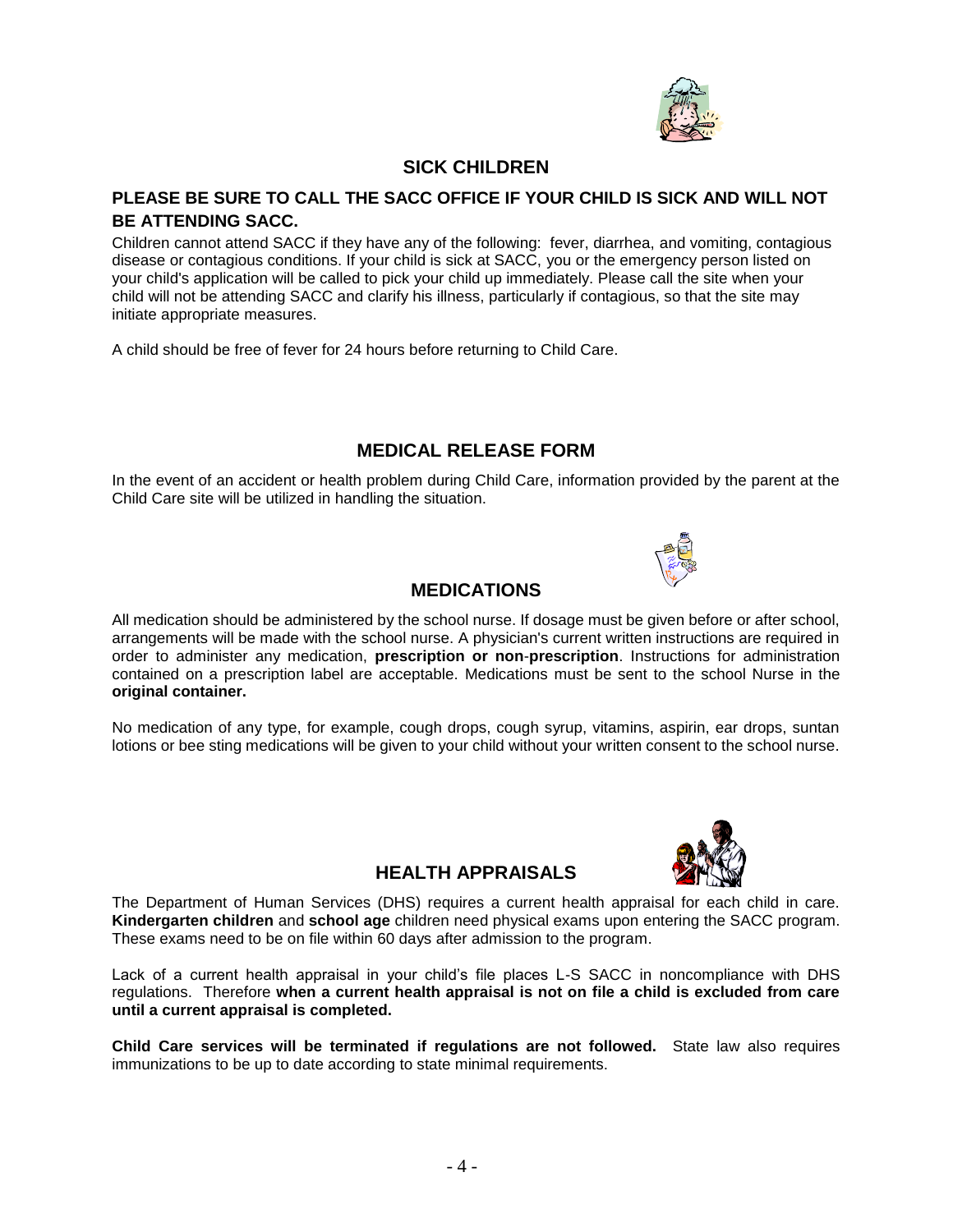

**SACC SITE HOURS**

**The center opens at 6:15 a.m. and closes promptly at 6:00 p.m. A ten dollar (\$10.00) per child late fee will be charged if your child is picked up after 6:00 p.m. An additional \$10.00 will be assessed for each 10 minute period that your child remains in supervised care.**

**If running late, a phone call is required.**

#### **ARRIVAL AND DEPARTURE**

The adult responsible for drop off and pick up of your child must come to the SACC site and sign in and out on the attendance sheet. Please initial and write in time. Children may not sign themselves in or out.

Accompany your child to the site upon arrival and departure. *Do not leave your child unattended at any time!*

**For safety and insurance purposes, DO NOT allow your car to remain running during arrival and departure.**

- **Hans Herr** parents should drop off or pick up at the Hans Herr Cafeteria. **Parking along the driveway at the Hans Herr drop off is not permitted from 8:25-9:00AM**.
- **Lampeter** parents should park in the parking area off Lampeter Lane or Rosier Way and enter the building through the SACC entrance at the side of the building. **Parking along the driveway at the Lampeter drop off is not permitted from 8:25-9:00AM**.

#### **RELEASE OF CHILDREN**

Children will be released from the center only to the person(s) designated on the Emergency Contact / Parental Consent Form. Staff must be notified when someone other than a designated person will be arriving for your child. For your child's safety, a description of this person must be supplied to a staff member.

> Photo ID is required of everyone picking up a child. *NO identification, no release!*



A parent of a child shall be permitted free access to a child unless a court of competent jurisdiction has limited parental right of access to the child and a *copy of the order is on file at the facility.*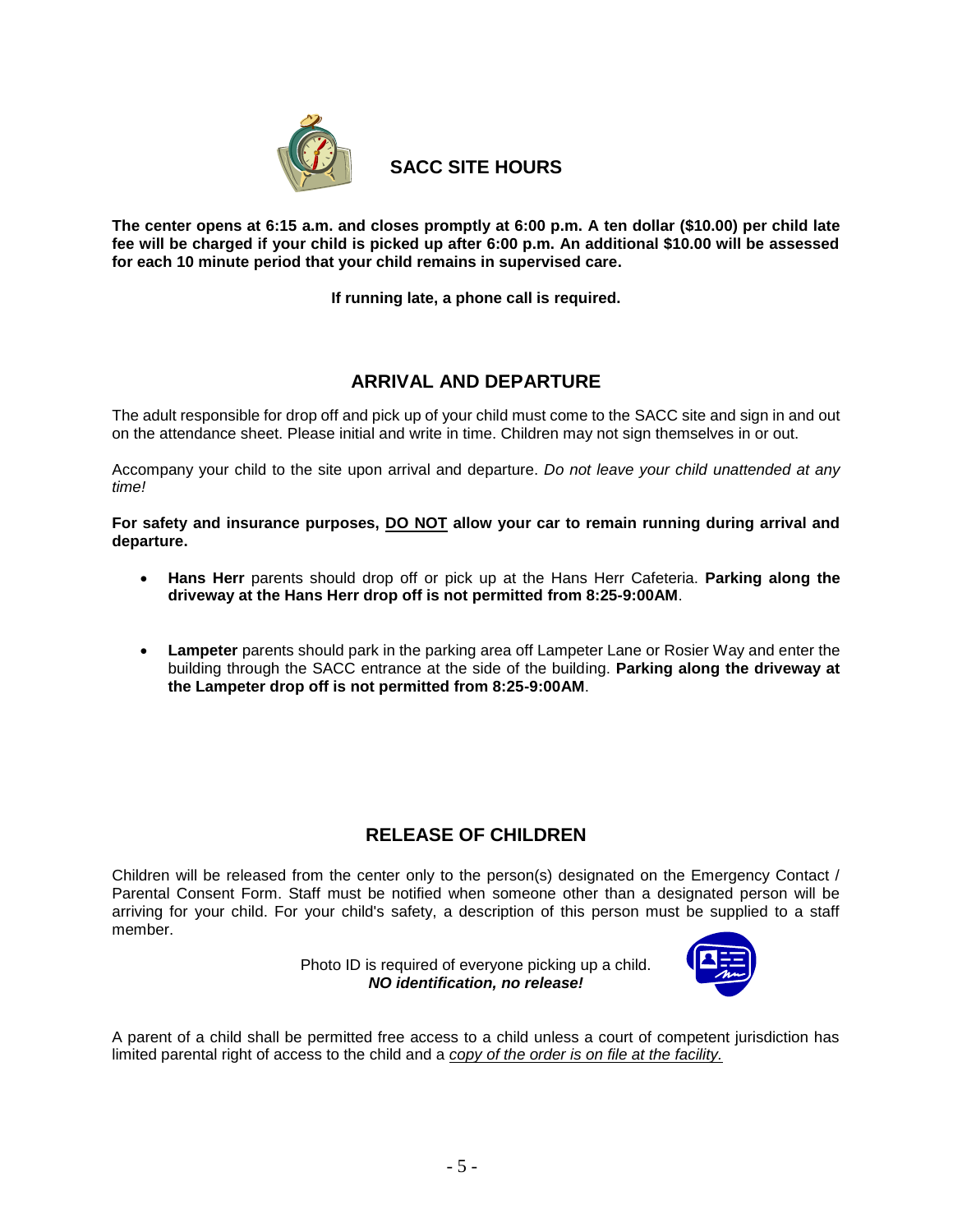#### **BEHAVIOR POLICY**

The safety and welfare of all children in the Child Care program is our first responsibility. L-S SACC encourages and expects appropriate behavior from the children in our care. Children should respect our staff and follow rules. When the behavior exhibited is not acceptable we explain to the children what is expected of them and give them another opportunity to comply. If the unacceptable behavior persists, the children are redirected or given time apart from their group to think about their actions. Parents are notified of persistent behavior problems or a behavior that causes a safety or health concern. We need to be sure that both home and the SACC program are in agreement about the manner in which a behavior problem is being handled. If the problem continues, there will be suspension from the program. We discourage aggressive behavior and ask that all weapon-type toys remain at home. **The Lampeter-Strasburg SACC program retains the right to dismiss a child for inappropriate behaviors. When applicable the director has the right to suspend or expel a student at their discretion.**

#### **CHANGE OF INFORMATION AND / OR WITHDRAWAL**

It is extremely important that the Director or site staff be notified promptly of any change of address, telephone number, place of employment or other pertinent changes occurring during the school year. For enrollment and tuition purposes, **the Director must be notified two weeks in advance of your child's withdrawal**. If notification is not given, parents will be billed for an additional two weeks.



#### **BREAKFAST, LUNCH AND KINDERGARTEN SNACK**



Breakfast is available to students and may be purchased in the school cafeteria from 8:25 - 8:45 am on days that school is in session.

Lunch in the cafeteria is available for kindergarten children on days that school is in session. A social atmosphere is provided during lunch with staff and children eating together. A menu is posted at the site each month. Your child will have the following options for lunch:

- .....purchase the school lunch
- .....bring a packed lunch and purchase milk
- .....bring a packed lunch and a drink



Money for breakfast/lunches or milk must be deposited in their lunch account (check L-S website under parent tab).

*No lunches will be heated and Soda is not permitted.*

#### **Children using the center on days on which school is not in session will need to pack a lunch, drink and snacks will be provided .**

A nutritious after-school snack will be served daily to Kindergarteners. For your convenience, snack menus can be requested.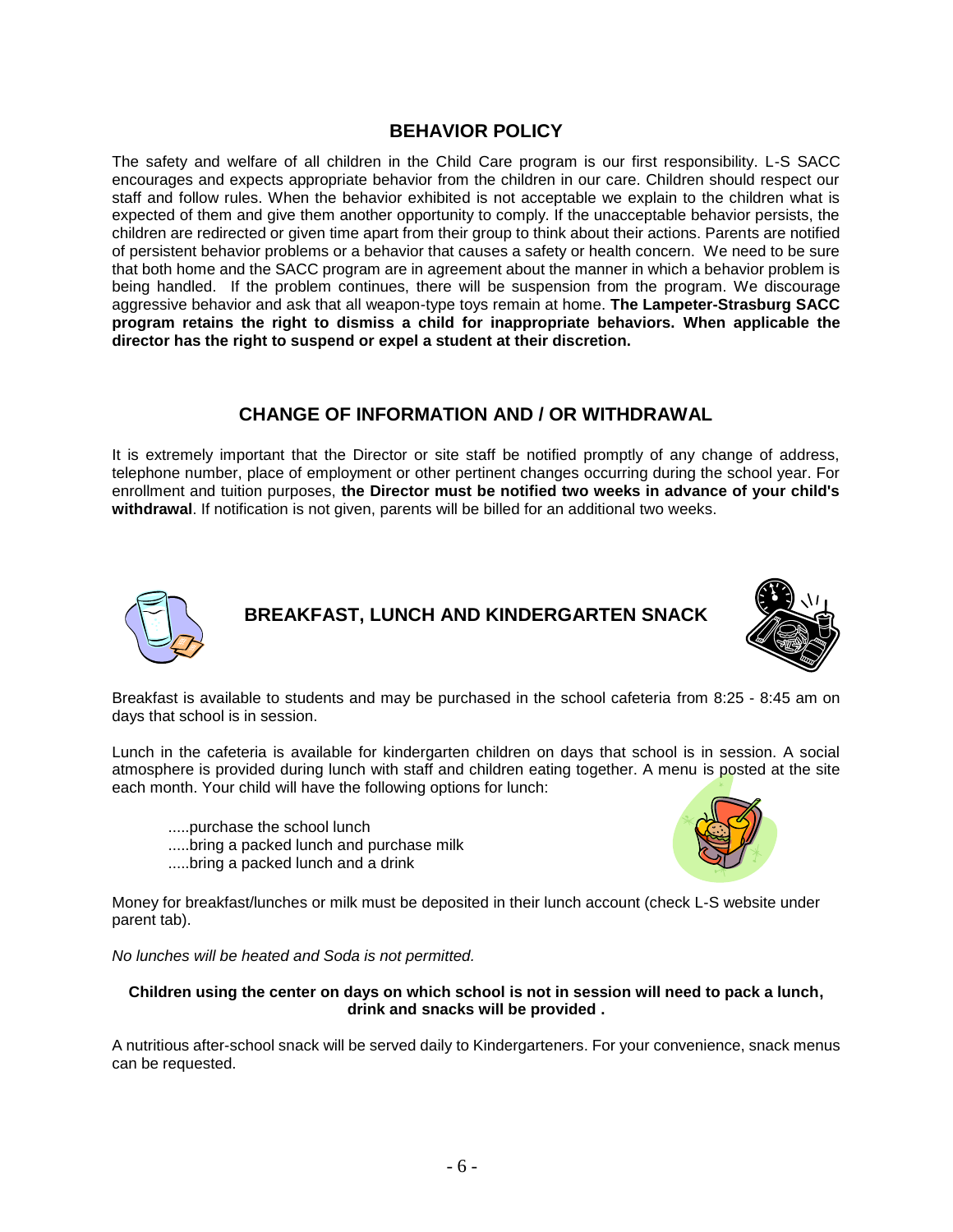#### **MISCELLANEOUS DAILY NEEDS**

Outside play- Fresh air and sunshine are important for a child's health and well-being. It is important that your child be dressed appropriately for outside play. A jacket suitable for the weather and hat or mittens when needed should be provided. **Please label all outerwear**. Children need to wear shoes that will permit them to run and play without injury. Clogs and flip-flop type shoes are not appropriate play gear. If your child wears this type of shoe, please bring another pair of shoes for play.

Extra Clothing- Kindergarten children will need a minimum of one extra set of seasonal clothes, with underwear, and socks to be placed in a 2-gallon Ziploc bag. *Please label all clothing.*

Rest time- L-S SACC will supply your child with a mat to use during rest time. L-S SACC staff sanitizes rest mats once a week.

Please **do not** allow your child to bring toys, money, or expensive items to SACC



#### **Before-School Program**

- 6:15 Arrival time
- 6:30 Choosing time
- 7:30 Daily activity / project
- 8:25 Breakfast
- 8:30 Cool-down & clean-up time
- 8:40 Departing time

#### **Kindergarten Wrap-Around Program**

#### **MORNING AFTERNOON**

- 8:40 Greeting time 11:35 Greeting time 9:00 Lesson time 12:15 Lunch time
- 9:30 Activity time 12:55 Resting / Relaxation
- 10:00 Recess 1:30 Lesson time
- 11:10 Clean-up time 2:00 Recess
- 11:15 Lunch time 2:20 Activity time
- 12:00 Resting/Relaxation 2:45 Snack
- 12:35 Departing time 3:15 Centers



#### **After-School Program**

- 3:15 Arrival time
- 3:30 Active time
- 4:00 Reading / homework
- 4:35 Choosing time/ Clubs
- 5:15 Clean-up time
- 5:30 Small group/quiet time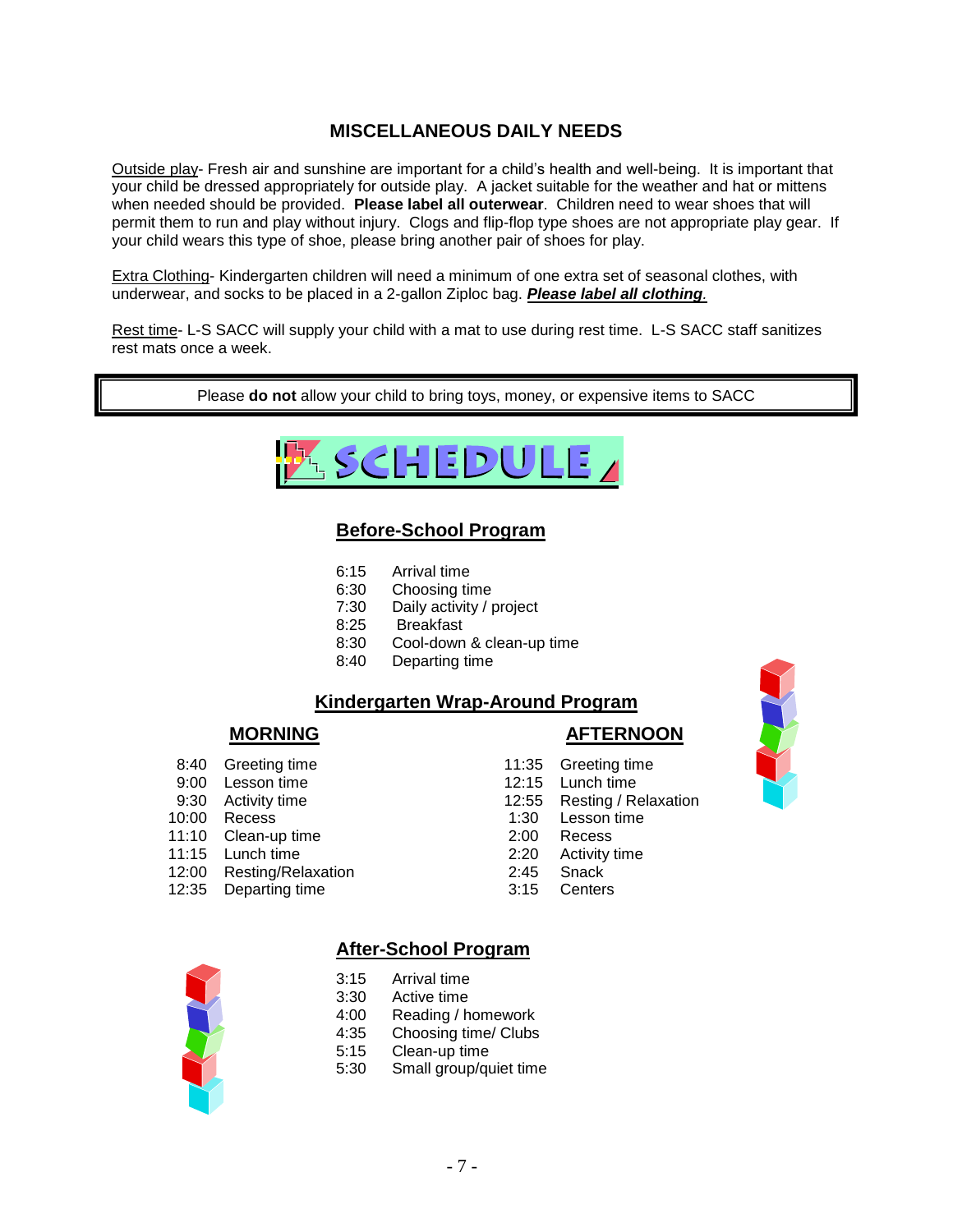

#### **EMERGENCY PROCEDURES**

Your child's safety is of primary concern to the L-S SACC program. Fire Drills are practiced on a regular basis. In the event of an actual fire emergency, children follow the assigned procedure and meet at a designated area outside the buildings.

Severe weather, medical and Lockdown drills are practiced with the Lancaster County Emergency Management Agency. During a drill or actual severe weather alert, children go to assigned safe areas inside the building. You will find these safe areas posted at each of the sites.



Lampeter Pioneer Place: Red pod rest room Lampeter Outpost: Cafeteria rest room Hans Herr Double HH: Hallway behind Library Hans Herr Frontier: Boys Locker Room

Practice includes explaining to the children what is happening and why the drill is taking place, all the while reassuring them that they are safe and secure.



#### **WEATHER RELATED/SNOW POLICY-Extended Care Services**

The Lampeter-Strasburg School-Age Child Care is generally open on snow days, during delayed school openings, and early dismissals due to bad weather, except under extreme weather conditions.

#### **In the event of inclement weather, the Lampeter-Strasburg School Age Child Care Program will adhere to the following policy:**

- In the event of a 1-hour delay, SACC doors will open at 7:15 AM.
- With a 2-hour delay, the program will run on a modified schedule with SACC opening at 8:00 AM.
- If school is dismissed prior to the actual end of the day, SACC will remain open until the last child is picked up, but no later than 6:00 PM.

#### **If Lampeter-Strasburg School District is closed, Child Care (SACC) will operate for the children contracted for extended care, if conditions warrant.**

- If school is cancelled because of bad weather, **SACC Extended Snow Day Child Care** will open at **8:30 AM.** Children attending report to the **Hans Herr Elementary School Cafeteria** Site ONLY!
- On school snow days, only those children attending SACC will be charged.
- A packed lunch and drink are required.
- Please bring your child's Chromebook.
- We encourage you to be alert to changing weather conditions and make appropriate allowances for time. You will be contacted if weather conditions deteriorate.

**If Child Care is CLOSED due to extreme weather conditions (blizzard, ice storm, state of emergency), it will be announced as early as possible under the name Lampeter-Strasburg School District, School-Age Child Care (SACC) on most radio stations, WGAL-TV and on the L-S website.**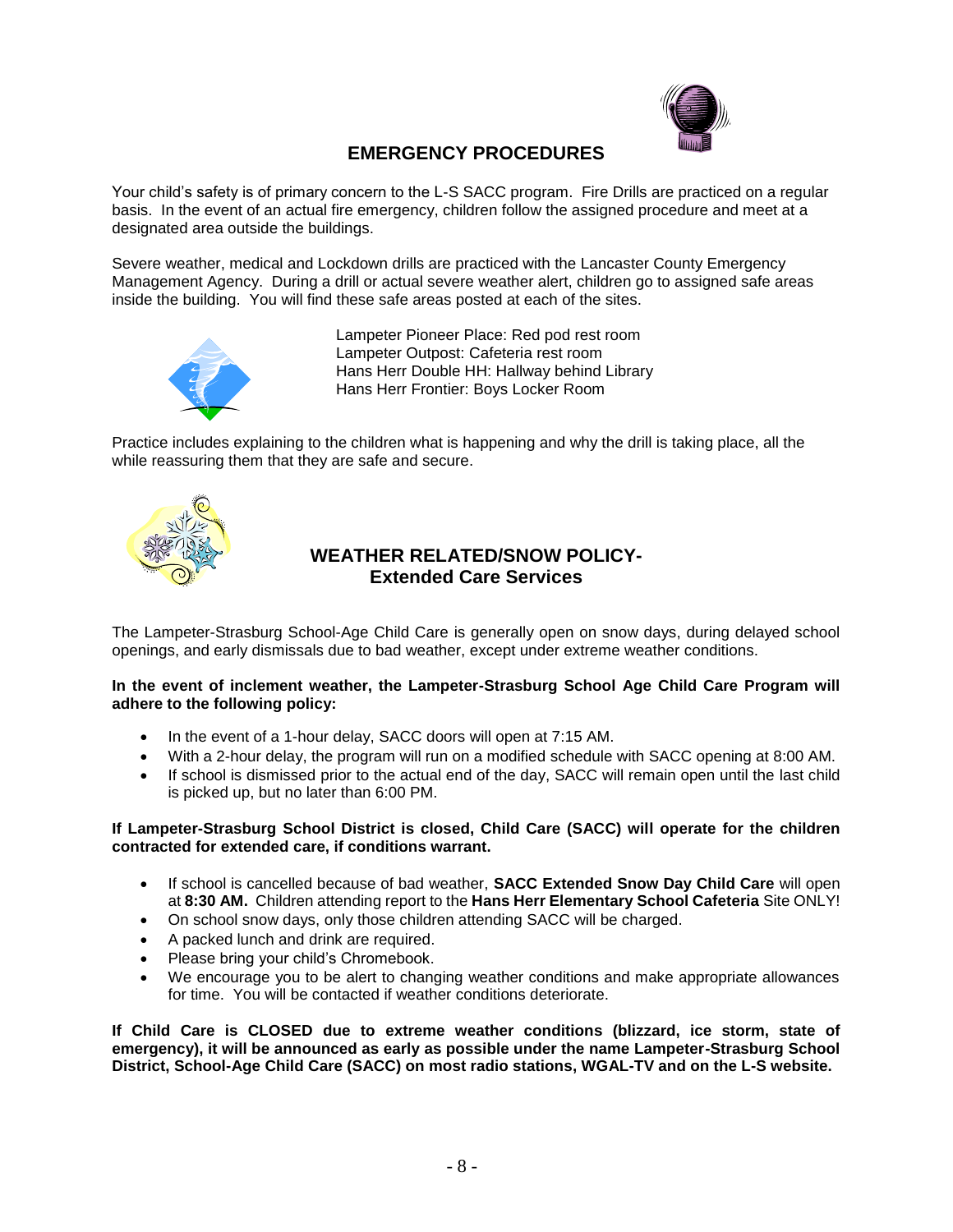







#### **EMERGENCY OPERATIONS PLAN**

SACC staff's first concern is for the safety and welfare of children attending Lampeter-Strasburg School-Age Child Care. L-S SACC Emergency Operations Plan provides for response to all types of emergencies. Depending on the circumstances of the emergency, we will use one of the following protective actions:

- *Immediate evacuation* children are evacuated to a safe area on the grounds of the facility in the event of a fire, etc.
- *In-place sheltering*-sudden occurrences, weather or hazardous materials related, may dictate that taking cover inside the building is the best immediate response.
- **Exacuation-total evacuation of the facility may become necessary if there is a danger in the** area. In this case, children will be taken to the following facilities:
	- **Hans Herr SACC** children will be taken to Lampeter United Methodist Church (1651 Book Road, Lancaster, PA 17602- the corner of Book and Village Road).
	- **Lampeter SACC** children will be taken to Lampeter United Methodist Church (1651 Book Road, Lancaster, PA 17602- the corner of Book and Village Road).
- *Modified Operation-*may include cancellation/postponement or rescheduling of normal activities. These actions are normally taken in case of a winter storm or building problems that make it unsafe for students (such as utility disruptions) but could be necessary in a variety of situations.

Please listen to: WGAL TV 8, WDAC, WHP(The River), WIOV FM, WJTL, WLAN, WLPA/WARM, Z107/105.7, for announcements relating to any of the emergencies listed above.

**Please do not call during the emergency.** This will keep the main line telephone free to make emergency calls and relay information. We will call you to let you know that we've taken one of these protective actions. We will also call you when we've resolved the situation and it's safe for you to pick up your child.

The facility director may provide an alternate phone number to call in an emergency event.

The emergency contact form you signed upon registration and update every six months will be used to call you in the event of an emergency and to identify persons you have designated to pick up your child.

Lampeter-Strasburg School Age Child Care urges you *NOT* to attempt to make different arrangements during an emergency. This will only create confusion and divert staff from their assigned emergency duties.

In order to assure the safety of your children and our staff, we ask for your understanding and cooperation. Should you have additional questions regarding our emergency operating procedures contact SACC office at 717-464-3384.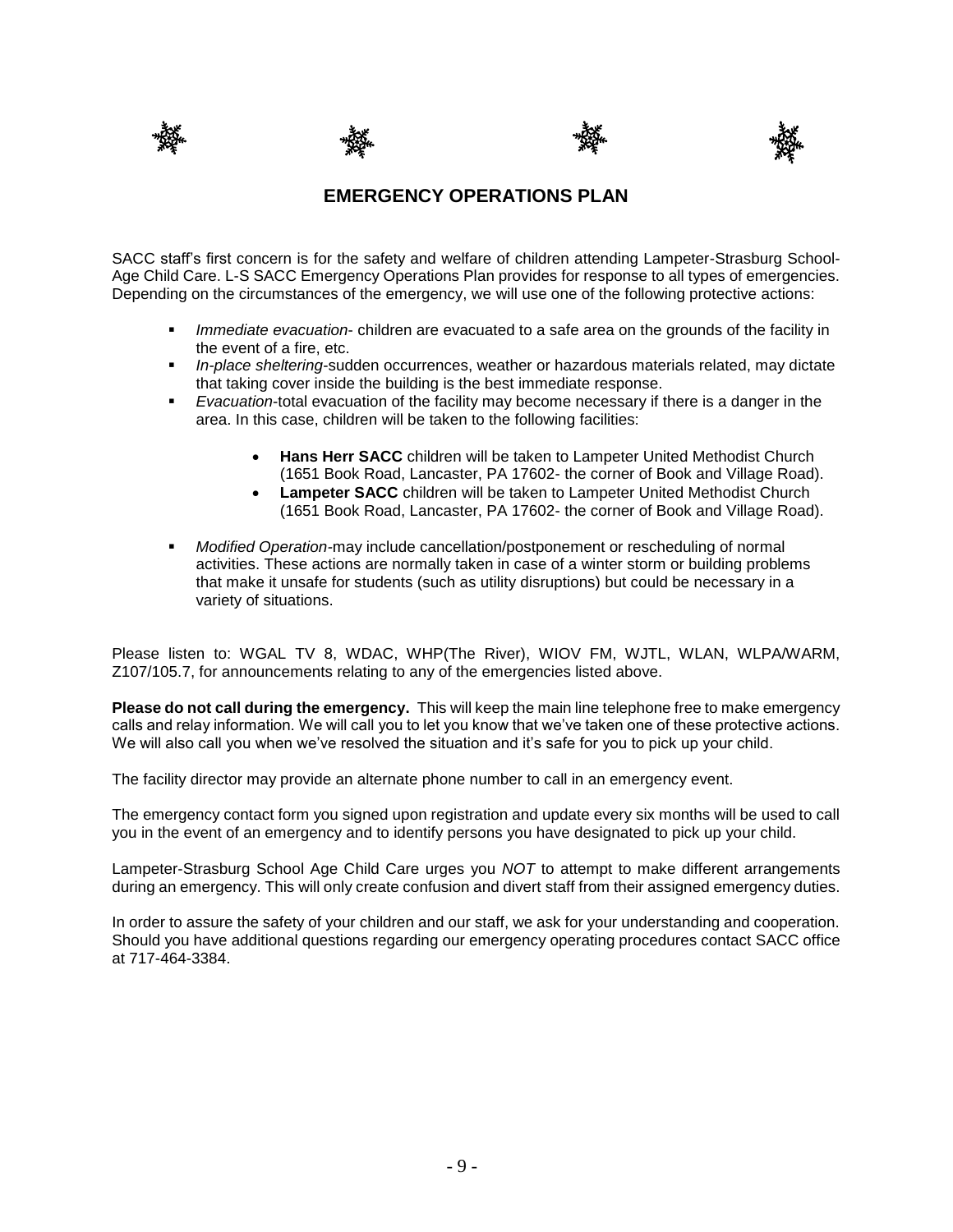

# **SACC CLOSED X**

Child Care services **will not** be provided on the following days throughout the school year. (Days subject to change based on the school calendar.)

> Labor Day Columbus Day Thanksgiving Holidays Christmas Vacation Martin Luther King, Jr. Presidents' Day\* Spring Vacation Memorial Day Weather make up days\*

**Payment is not required for these days. (\$18 Minimum weekly fee required)**. **\*If needed for snow make-up day, this date will be a regular school day.**

### **TEACHER IN-SERVICE / SCHOOL VACATION DAYS\*\***

Extended Care services will be available on teacher in-service and school vacation days when school is not in session for the children contracted for services. Those parents may request services/opt out of that day by signing the in-house form found at each site. An hourly rate of \$4.50/hour will be charged up to a maximum of \$45.00 per day. **Payment is required only if services are requested (\$18 Minimum weekly fee required).** Please complete forms by the designated deadlines.

*If care is requested for an In-service day and plans change, prior notification is expected by 6:00PM the day before for no charge to your account.*

**Child Care is provided at the Hans Herr Elementary School cafeteria site only. A packed lunch and drink is required**.

**\*If needed for snow make-up day, this date will be a regular school day and SACC day.**



Extended Care services will be available on early dismissal days when school is not in session for the children contracted for services. Additional hours for Early Dismissal Days are not included in your weekly tuition. If your child will attend SACC after the 1:15 p.m. dismissal, parents are asked to sign or opt out of that day on the in-house form found at each site by the designated deadline. SACC attendance is expected unless a note is received to the contrary. The early dismissal fee (1:15-3:15) charge is \$9.00. (There is **no** reduction in your contracted rate.)

Elementary school students will be dismissed at 1:15 p.m. on early dismissal days.

**\*\*Should your child need care on extended days and we do not receive confirmation by the deadline, a \$10 late fee will be charged.**